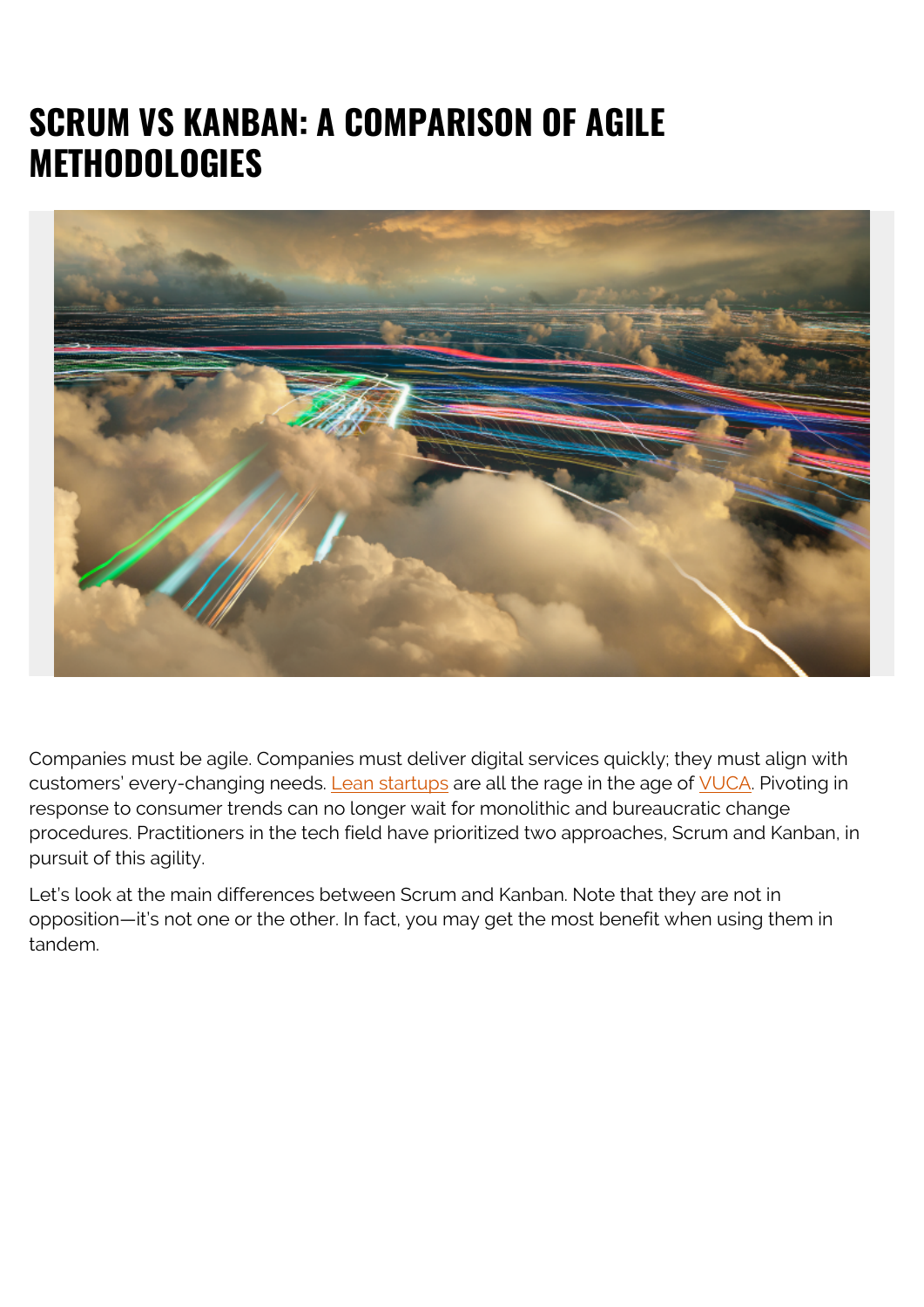

#### **Scrum and Kanban**

A comparison of Agile methodologies

|                  | <b>Scrum</b>                                                                                           | <b>Kanban</b>                                                                                                                                                   |
|------------------|--------------------------------------------------------------------------------------------------------|-----------------------------------------------------------------------------------------------------------------------------------------------------------------|
| Origin           | Software development                                                                                   | Lean manufacturing                                                                                                                                              |
| Ideology         | Solve complex problems<br>while delivering valuable<br>products                                        | Use visuals to improve work<br>flows and processes                                                                                                              |
| <b>Practices</b> | <b>Sprint planning</b><br>Sprint<br>Daily scrum<br><b>Sprint review</b><br><b>Sprint retrospective</b> | Visualize the flow of work<br>Limit work in progress<br><b>Manage flow</b><br>Make process policies explicit<br>Implement feedback loops<br>Improve, experiment |
| <b>Roles</b>     | <b>Product Owner</b><br><b>Scrum Master</b><br><b>Development Team</b>                                 | No formal roles                                                                                                                                                 |
| <b>Metrics</b>   | Velocity                                                                                               | <b>Cycle time</b><br>Throughput                                                                                                                                 |

# **Origin stories**

The way Scrum and Kanban originated highlights their differences.

#### **Scrum**

Scrum originated with a January 1986 [HBR](https://hbr.org/1986/01/the-new-new-product-development-game) paper, The New New Product Development Game, written by Hirotaka Takeuchi and Ikujiro Nonaka. The main premise was to move away from a sequential approach to new product development. Instead, developers should embrace a holistic, fast, flexible process. (Takeuchi and Nonaka borrowed from the game of rugby, hence the name Scrum.)

Ken Schwaber and Jeff Sutherland embraced these ideas, presenting Scrum and [its applicability to](https://www.scrum.org/resources/scrum-development-process) [software development](https://www.scrum.org/resources/scrum-development-process) at the 1995 Object-Oriented Programming, Systems, Languages & Applications (OOPSLA) conference. In 2001, Schwaber and Sutherland participated in the famous ski resort meeting where the **Agile Manifesto** was crafted. The two later authored the **Scrum Guide**, in 2010, which is recognized today as the official Scrum Body of Knowledge.

#### **Kanban**

Kanban originates decades earlier, when Japanese shop owners used sign boards in crowded streets to advertise their wares and differentiate them from competitors. The name Kanban comes from two [Japanese](https://kanbantool.com/kanban-guide/kanban-history) names, Kan meaning 'sign' and Ban meaning a 'board'.

In 1956, a young Toyota industrial engineer Taiichi Ohno created a system that used paper cards for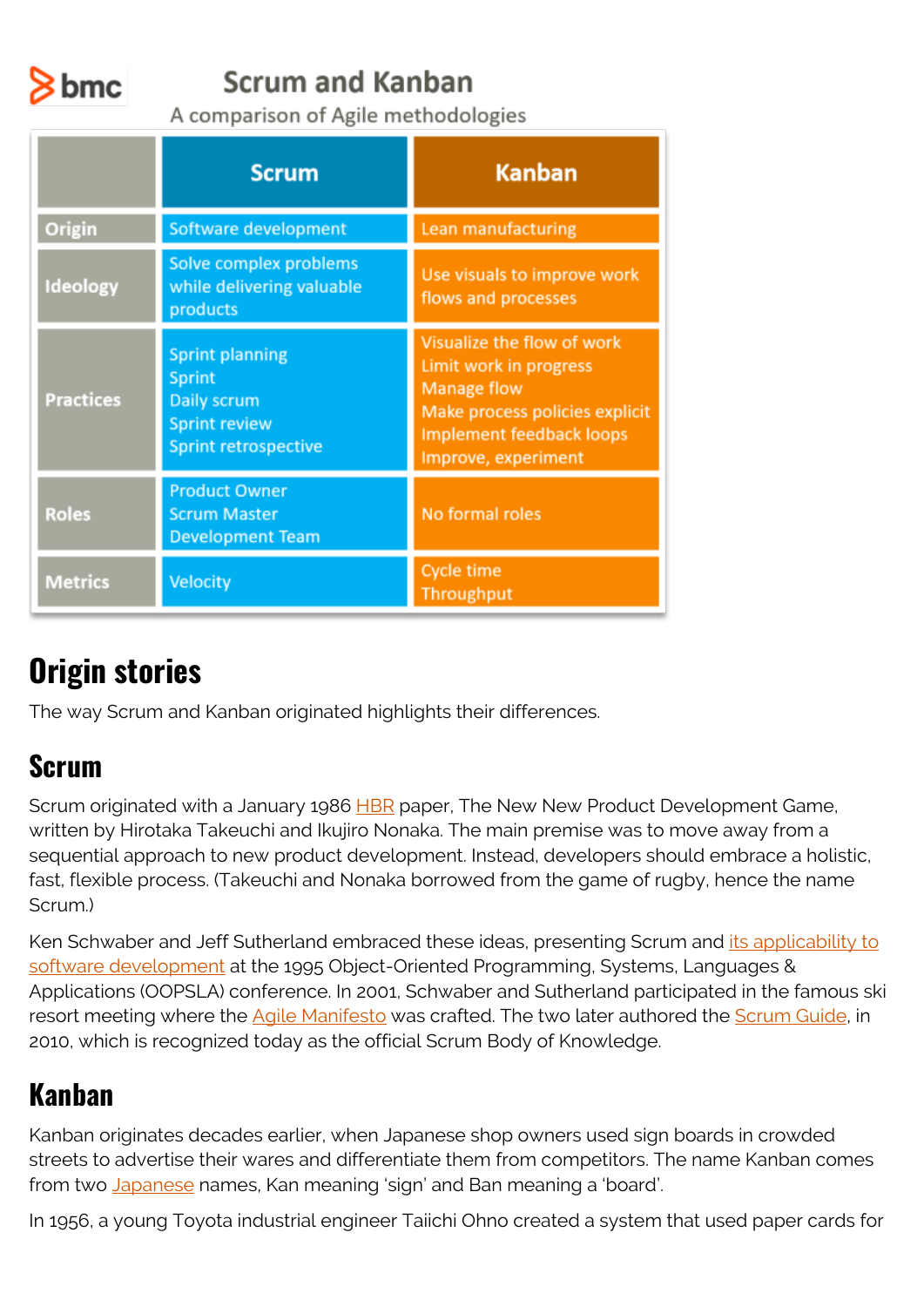signaling and tracking demand in his factory, naming the new system Kanban. Benefits including reduced stockpiles, improved throughput, and provided high visibility into the process propelled this approach to success. The system was incorporated into the entire organization in 1963 and became part of the [Toyota Production System.](https://global.toyota/en/company/vision-and-philosophy/production-system/)

In 2004, [David J. Anderson](https://djaa.com/home/about/#team) was the first to apply Kanban to IT, software development, and knowledge work.

# **Ideologies**

People use the Scrum framework to address complex adaptive problems, while productively and creatively delivering products of the highest possible value. Scrum is founded on empirical process control theory, which asserts that knowledge comes from experience and making decisions based on what is known. Three pillars uphold this approach:

- **Transparency.** Significant aspects of the process must be visible for those involved in the outcomes.
- **Inspection.** Those involved must frequently inspect the artifacts and progress towards the goal.
- **Adaptation.** If any aspect of the artifacts or progress is unsatisfactory, adjustments must be made as soon as possible.

Kanban is a way to improve flow and provoke system improvement through visualization and controlling work in progress. It has four foundational principles:

- Start with what you do now.
- Agree to pursue evolutionary change.
- Initially, respect current roles, responsibilities, and job titles.
- Encourage acts of leadership at all levels.

## **Practices**

Scrum denotes five time-based events for managing product delivery iteratively and incrementally, while maximizing opportunities for feedback. These are:

- 1. **Sprint Planning.** An eight-hour session where the team decides what to deliver in the coming sprint (from the product backlog) and how to go about it.
- 2. **Sprint.** A timeframe of a month or less where the team delivers what was agreed in the sprint planning session.
- 3. **Daily Scrum.** A 15-minute timebox (commonly referred to as daily stand up) where the team meets daily during the sprint to inspect progress and identify blockers.
- 4. **Sprint Review.** A four-hour timebox event held at the end of the sprint. The team demonstrates the product/changes to customers and gathers feedback on what to incorporate in the product backlog for delivery in subsequent sprints.
- 5. **Sprint Retrospective.** A three-hour timebox event held after the sprint review (and before the next sprint planning). The team reviews their work, identifying opportunities for improvement work processes in subsequent sprints.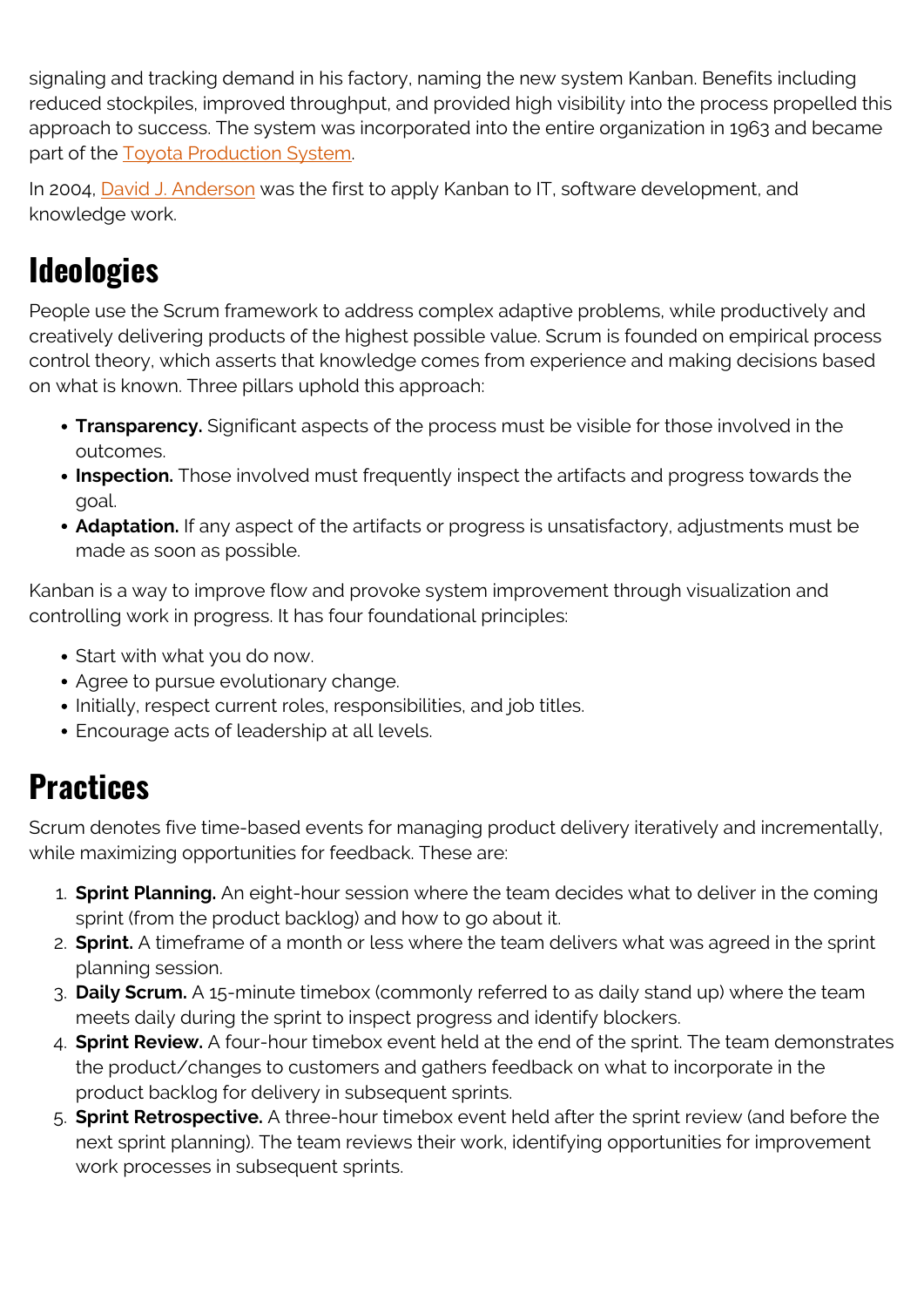

#### *([Source](https://www.axelos.com/store/book/prince2-agile))*

Kanban has six core practices:

- 1. **Visualize the Flow of Work.** Use cards or software to visualize the process activities on swim lanes.
- 2. **Limit Work in Progress (WIP).** Encourage your team to complete work at hand first before taking up new work. The team pulls in new work only when they have capacity to handle it.
- 3. **Manage Flow.** Observe the work as it flows through the swim lanes. Address any bottlenecks.
- 4. **Make Process Policies Explicit.** Visually diagram the process rules and guidelines for managing the flow of work.
- 5. **Implement Feedback Loops.** Throughout the work process, incorporate regular reviews with the team and customers to gather and incorporate feedback.
- 6. **Improve Collaboratively, Evolve Experimentally.** As a team, look for and incorporate improvement initiatives, including through safe-to-fail experiments.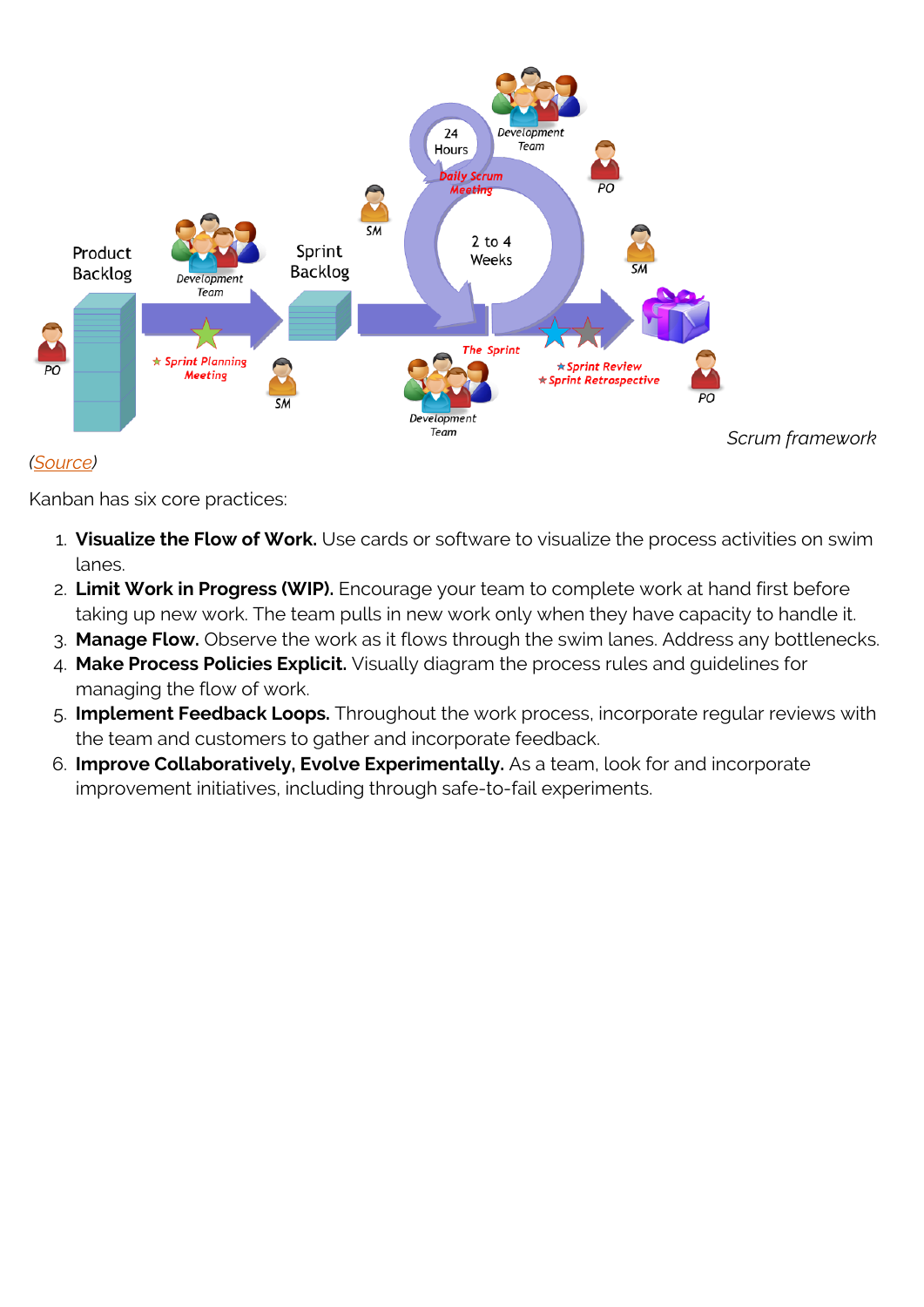

*Kanban Board ([Source](https://www.axelos.com/store/book/prince2-agile))*

## **Roles**

Scrum defines three main roles:

- **Product Owner.** The sole person responsible for managing the Product Backlog.
- **Scrum Master.** A servant leader responsible for helping the team understand Scrum theory, practices, rules, and values.
- **Development Team.** Self-organizing group of 3-9 professionals responsible for delivering the products.

Kanban has no set roles. However, [David Anderson](https://resources.kanban.university/emerging-roles-in-kanban/) advocates for two roles:

- **Service Delivery Manager (SDM).** The person who ensures work items flow and facilitates change and continuous improvement activities.
- **Service Request Manager (SRM).** The person who orders and prioritizes work items and improves corporate governance with the process.

# **Metrics**

In Scrum, the main production metric is **velocity**. This describes the rate of progress of what the team is delivering, based on the estimation carried out during sprint planning. The scrum team uses velocity as an indicator of how much they are delivering the items in the product backlog at each sprint, based on the effort required.

Kanban uses two main metrics: